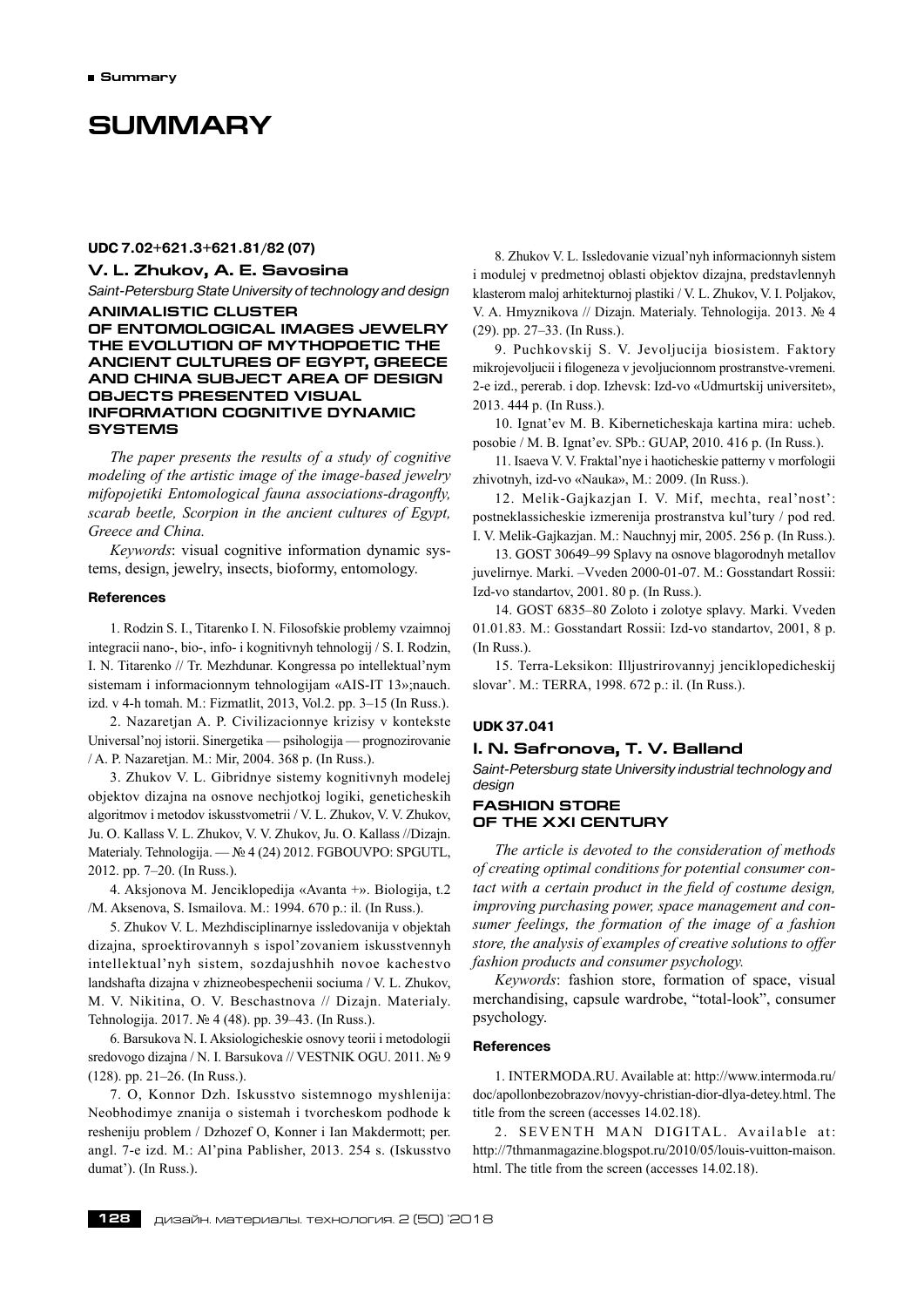3. CONTEMPORARY. Available at: https://www.contemporist. com/louis-vuitton-at-selfridges-london-by-yayoi-kusama (accesses 14.02.18).

4. 101oblik.ru. Available at: https://101oblik.ru/color/sozdaniyeobraza-total-look.html. (accesses 14.02.18).

#### **UDC 7.011:7.036:658.512.23**

### **I. S. Kostiuk**

*Saint-Petersburg State University of industrial technologies and design*

# **ROOTS OF SPECULATIVE DESIGN THINKING**

*This work contents analyses of common modern tendencies of progressing communicative society where appearing a new type of user changing and forming the environment and everyday things. The main point of the work is detection of roots of new speculative design thinking with elastic, critical and forecasting approach to show some perspectives in designing new objects, future societies and interactions.*

*Keywords*: speculative design, critical thinking, speculative cognition, elastic mind, fiction, abstract thinking.

#### **References**

1. Avseev А. А. *Kontseptsiya «spekulyativnogo» i sovremennaya zapadnaya filosofiya* [The concept of "speculative" and modern Western philosophy]. Saint Petersburg. SPGUWK. 2013. 194 p. (In Russ.).

2. Georg Wilhelm Friedrich Hegel.*Sochineniya* [Works], vol. 1. Moscow, Leningrad. Gosudarstvennoe izdatil'stvo politicheskoy literatury, 1929. 473 p. (In Russ.).

3. Francis Bacon.*Sochineniya* [Works], vol. 1. Moscow, Mysl', 1971. 590 p. (In Russ.).

4. Immanuel Kant.*Traktaty i pis'ma* [Treatises and letters]. Moscow, Nauka, 1980. 712 p. (In Russ.).

5. Immanuel Kant.*Kritika chistogo razuma* [Kritik der reinen Vernunft]. Minsk, Literatura, 1998. 960 p. (In Russ.).

6. *Spekulyativnoe znanie* [Speculative knowledge]. Available at: http://iph.ras.ru/elib/2822.html (accessed 10 March 2018).

7. Hans Vaihingers.*Filosofiya kak esli by* [Die Philosophie des Als-Ob / Philosophy «if what»] // Digital Magazine, 2017. Available at: https://psychosearch.ru/biblio/filosof/hans-vaihinger (accessed 20 February 2018).

8. Vilem Flusser The Shape of Things: a Philosophy of Design. Reaktion Books. 1999.126 p., ill. ( (Russ. ed.: Vilém Flusser O polozhenii veshchey. Malaya filisofia dizayna. Moscow, Ad Marginem Press., 1916. 160 p.).

# **UDC 671.1; 745.03**

# **E. A. Silyanova, S. I. Galanin** *Kostroma State University* **STYLE OF MODERN IN MODERN JEWELRY**

*Jewelry in the modern style of a number of modern brands and firms are considered. The main similarities*

*are traced in their assortment policy. It is shown that in the modern jewelry market there are a sufficient number of manufacturers working in this style and successfully using modern materials and technologies.*

*Keywords*: modern style, jewelry, modern materials and technology.

### **References**

1. Iskusstvo Rossii XX veka i yego vidy. Available at: http:// fb.ru/article/195578/iskusstvo-rossii-veka-i-ego-vidyi (accessed 18.03.2018).

2. Galanin S. I. Jewelry brand, technology and materials: whether there is a communication / S. I. Galanin, K. N. Kolupaev // ENI Design. Theory and practice. 2010. Issue. 5. P. 114–126. Available at: http://www.enidtp.ru (accessed 18.03.2018).

3. Galanin S. I. Principles of modern jewelry and art products / S. I. Galanin, K. N. Kolupaev // Proceedings of the Academy of Technical Aesthetics and Design. 2013. No 1. pp. 19–21. (In Russ.).

4. Anna Maria Camilli. Available at: http: // www. annamariacammilli.com (accessed 18.03.2018).

5. Anna Mariya Kamilli — sokhraneniye sobstvennogo stilya. Available at: http://www.tutanhamon.ru/info/stati/annamariacammilli-sokhranyaya-sobstvennyy-stil (accessed 18.03.2018).

6. Galanin S. I. Creation of jeweler transforming products from metals various flowers with the difficult invoice of the surface / S. I. Galanin, L. E. Barinova, K. N. Kolupaev // ENI Design. Theory and practice. 2014. Issue 17. pp. 22–35. Available at: http://www. enidtp.ru (accessed 18.03.2018).

7. Galanin S. I. Selection of structural metals and alloys for jewelry by analyzing their color characteristics / S. I. Galanin, K. N. Kolupaev // Proceedings of the Academy of Technical Aesthetics and Design. 2014. No 1. pp. 31–35. (In Russ.).

8. Galanin S. I. Coloring characteristics of a number of nonferrous metals and alloys for jewellery and costume jewellery / S. I. Galanin, A. S. Lyapina // Technologies & Quality. 2017. No 2 (38). pp. 29–35. (In Russ.).

9. Galanin S. I. Decorative properties of colored gold plating / S. I. Galanin, L. A. Kolodiy-Tyazhov, M. G. Egorova, V. A. Berezovsky // Design. Materials. Technology. 2017. No 4 (48). pp. 30–34. (In Russ.).

10. Galanin S. I. Protective-decorative properties of colored gold plated coatings / S. I. Galanin, L. A. Kolodiy-Tyazhov, E. V. Bushnevskaya // Practice of anticorrosion protection. 2018. No. 1 (87). pp. 54–62. (In Russ.).

11. Chornoye zoloto. Available at: https://metallurgicheskiy. academic.ru (accessed 18.03.2018).

12. Galanin S. I. Decorative electrochemical surface treatment of metals and alloys. Scientific monograph / S. I. Galanin, S. A. Shorokhov. Kostroma: Publishing house Kostromsk. state. technol. University, 2015. 151 p. (In Russ.).

13. Available at: http://awros.ru/news/238.html (accessed 18.03.2018).

14. Available at: https://www.robertobravo.com (accessed 18.03.2018).

15. Available at: https://www.natashalibelle.ru (accessed 18.03.2018).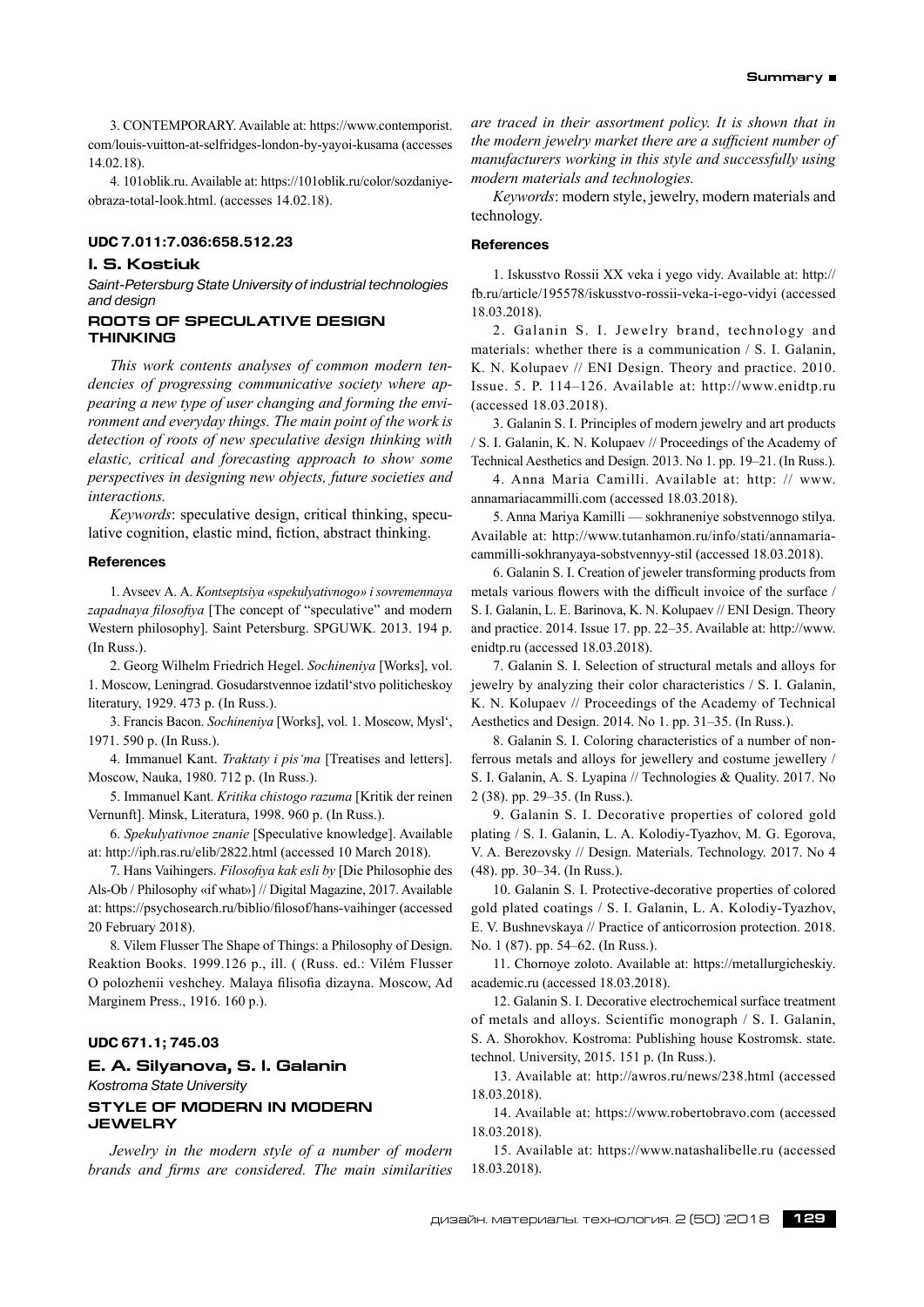16. Galanin S. I. Decorative effects at hot enameling on the different texsture metal basis / S. I. Galanin, A. S. Svyazeva // ENI Design. Theory and practice. 2014. Issue 18. pp. 6–16. Available at: http://www.enidtp.ru (accessed 18.03.2018).

17. Vitrazhnaya emal'. Available at: http://emaliruem.ru/page/ vitrazhnaya-emal-azhurnaya (accessed 18.03.2018).

18. Available at: http://roskoshka.ru/blog/dizayneryi/ilgizfazulzyanov-ego-emal.html (accessed 18.03.2018).

19. Ilgiz. Available at: http://ilgiz.com (accessed 18.03.2018).

20. Available at: http://monateka.com/article/242408 (accessed 18.03.2018).

21. Available at: http://oknovmoskvu.ru/chelovekidelo/ news\_ post/yuvelir-rossii-no1‑samorodok-po-imeni-ilgiz-fazulzyanov (accessed 18.03.2018).

#### **UDC 004.925.5**

# **E. V. Borevich1, I. V. Orlova1, M. A. Iuzhakov2, V. E. Yanchus1**

*1 Peter the Great Saint-Petersburg Polytechnic University, Institute of Metallurgy, Mechanical Engineering and Transport*

*2 Saint-Petersburg State University of industrial technologies and design*

#### **METHODS OF INVESTIGATION OF VISUAL ATTRACTION OF THE FILM FRAME**

*The article is a review of the research methods impact of a color scheme selection for a film frame on its visual attractiveness. The three stages of a human perception of image are described. We show that the life experience has an impact on a visual attractiveness of film frame. The research needs further studied using online testing forms.*

*Keywords*: Color scheme, Film frame, Gestalt theory, Visual attractiveness, Human visual system.

#### **References**

1. Lotman Yu. M. Semiotics of cinema and problems of cinema aesthetics // Lotman Yu. M. On Art. St. Petersburg, 1998. (In Russ.).

2. Borevich E. V., Mescheryakov S. V., Yanchus V. E. Experimental Research of Digital Color Correction Models and Their Impact on Visual Fixation of Video Frames // Humanities and Science University Journal. 2017, vol. 27.

3. Yanchus V. E., Kozina M. A. Creative aspects of frame harmonization in the technological process of film production // Design. Materials. Technology. 2016, no 2, pp. 20–25. (In Russ.).

4. Zheleznyakov V. N. Color and contrast. Technology and creative choice. Tutorial. Moscow, VGIK, 2001, 286 p. (In Russ.).

5. Yanchus V. E., Borevich E. V. Investigation of the value of the color solution in the process of harmonizing the film frame. Scientific and technical lists SPbSPU. 2016, no 4, pp. 53–67. (In Russ.).

6. Chirimuuta M., Kingdom F. A. A. The Uses of Color: Ornamental, Practical, and Theoretical / Minds & Machines / Received: 23 September 2014 / Accepted: 3 March 2015 / Published online: 28 June 2015 / Springer Science + Business Media Dordrecht 2015.

7. Arnheim R. Art and Visual Perception (abridged translation from the English VN Samokhin, general editorship and the introduction of V. P. Shestakov). Moscow, Progress, 1974. 288 p. (In Russ.).

8. Scientific article on the specialty "Philosophy" Goian I. N., Alyaev G. E. "IDEA OF THE UNIVERSE animation in empirical metaphysics of the nineteenth century (Gustav Fechner)" — 2015. Available at: https://cyberleninka.ru/article/n/ideya-odushevleniyavselennoy-v-empiricheskoy-metafizike-hih-veka-gustav-teodorfehner (accessed 29 October 2017).

9. LuscherMax. The color of your character. Moscow, Veche, 1997, 240 p. (In Russ.).

#### **UDC 7.02:658.512.2**

### **V. L. Zhukov, L. T. Zhukova, M. A. Trusova**

*Saint-Petersburg State University of technology and design* **OBJECTIVE COGNITIVE DISTORTIONS OF THE REALITY OF VEGETABLE BIOSYSTEMS IN MYTHOPOETIC CODING OF INFORMATION IN COLORS (MAKI) PROSPECTS SUBMITTED IN DESIGN OBJECTS**

*This work is devoted to the study of the influence of the floral (poppy) subsystems of plant biosystems on the work of the classics of Russ.ian and European poetry and painting, representing symbolism, and its effect on the formation of artistic images of design objects in jewelry.*

*Keywords*: biosystems, design, poppy, still life, symbolism.

### **References**

1. Barsukova N. I. Aksiologicheskie osnovy teorii i metodologii sredovogo dizajna // VESTNIK OGU, 2011, no 9 (128), pp. 21–26. (In Russ.).

2. Ignat'ev M. B. Kiberneticheskaja kartina mira. Slozhnye kiberfizicheskie sistemy: ucheb. posobie; predisl. akad. RAN S. V. Emel'janova. 3‑e izd., pererab. i dop, SPb., GUAP, 2014, 472 s.: il. (In Russ.).

3. Bukvareva E. N., Aleshhenko G. M. Princip optimal'nogo raznoobrazija biosistem. Moscow, KMK — Tovarishhestvo nauchnyh izdanij, 2013, 522 p. (In Russ.).

4. Vipper B. R. Problema i razvitie natjurmorta. SPb., Azbuka — klassika, 2005, 384 p.: il. (In Russ.).

5. Kun N. A. Legendy i mify drevnej Grecii i Drevnego Rima. Chto rasskazyvali greki i rimljane o svoih bogah i gerojah. Moscow, AST Astrel', 2010, 512 p. (In Russ.).

6. Belyj A. N., Sugaj L. A. Simvolizm kak miroponimanie. Moscow, Respublika, 1994, 528 p. (In Russ.).

7. Kassu Zh., Brjunel' P., Klodon F. i dr. Jenciklopedija simvolizma: Zhivopis', grafika i skul'ptura. Literatura. Muzyka; nauch. red. i avt. poslesl. V. M. Tolmachjov; per. s fr. Moscow, Respublika, 1999, 429 p.: il. (In Russ.).

8. Zhukov V. L., Gavrilova K. O. Social'no-kul'turnoe razvitie aspektov russkoj klassicheskoj pojezii perioda 1828–1921 g.g. v sovremennom izobrazitel'nom i dekorativno-prikladnom iskusstve

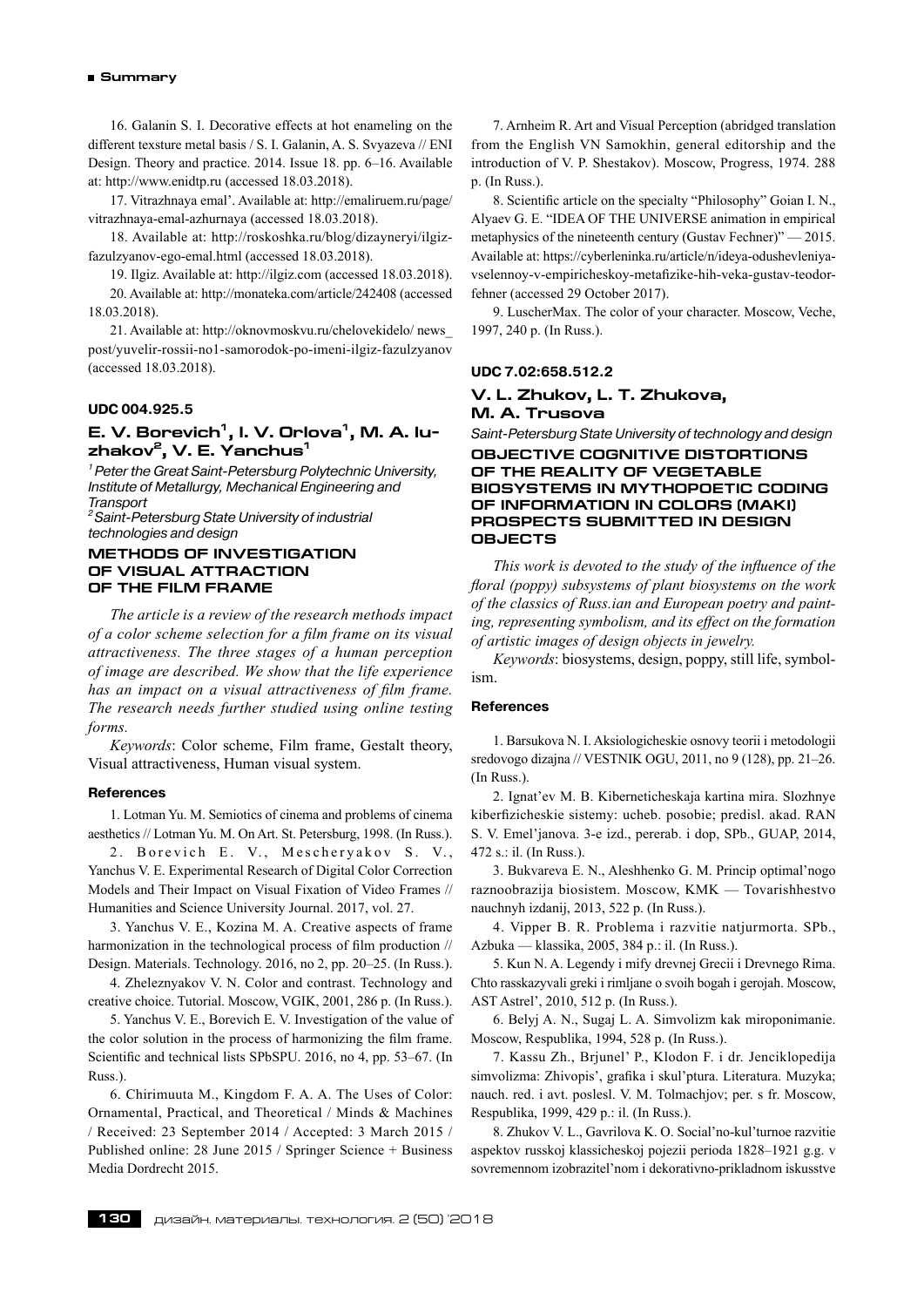(dizajn juvelirnyh izdelij) // Rossija i sovremennost', 2016, no 5 (7), pp. 38–43. (In Russ.).

9. Nazaretjan A. P. Civilizacionnye krizisy v kontekste Universal'noj istorii. Sinergetika — psihologija — prognozirovanie. Moscow, Mir, 2004, 368 p. (In Russ.).

10. Bal'mont K. D. Stihotvorenija. Moscow, Jeksmo, 2017, 256 p. (In Russ.).

11. Zhukov V. L., Smirnova A. M. Lingvo-kombinatornyj metod po motivam skazochnogo tvorchestva A. S. Pushkina // Nauka i obrazovanie v oblasti tehnicheskoj jestetiki, dizajna i tehnologii hudozhestvennoj obrabotki materialov, 2017, no 9, pp. 27–34. (In Russ.).

12. Val'kman Ju. R. O celostnosti obraza: doformal'noe issledovanie. Moscow, Fizmatlit, 2010, pp. 408–417. (In Russ.).

13. Melik-Gajkazjan I. V. Mif, mechta, ral'nost': postneklassicheskie izmerenija prostranstva kul'tury / pod red. I. V. Melik-Gajkazjan. Moscow, Nauchnyj mir, 2005, 256 p. (In Russ.).

14. Zhukov V. L., Nikitina M. V., Beschastnova O. V. Mezhdi sciplinarnye issledovanija v objektah dizajna, sproektirovannyh s ispol'zovaniem iskusstvennyh intellektual'nyh sistem, sozdajushhih novoe kachestvo landshafta dizajna v zhizneobespechenii sociuma // Design. Materials. Technology, 2017, no 4 (48), pp. 39–43. (In Russ.).

15. LiveInternet. Juvelirnye izdelija Rene Lalique. Available at: https://www.liveinternet.ru/users/4978548/post229943538/?aid\_ refresh=yes (accessed 01.03.18).

16. Jarmarka masterov. Kitajskij juvelir Uolles Chan. Available at: https://www.livemaster.ru/topic/840503‑kitajskij-yuvelir-uolleschan (accessed 01.03.18).

17. GOST 6835–80 Zoloto i zolotye splavy. Marki. Moscow, IPK Izdatel'stvo standartov, 2001. (In Russ.).

18. GOST 30649–99 Splavy na osnove blagorodnyh metallov juvelirnye. Marki. Moscow, IPK Izdatel'stvo standartov, 2001. (In Russ.).

19. GOST 19947–74 Press formy dlja vyplavljaemyh modelej. Osnovnye razmery. Moscow, IPK Izdatel'stvo standartov, 1982. (In Russ.).

20. GOST R 53464–2009 Otlivki iz metallov i splavov. Moscow, IPK Izdatel'stvo standartov, 2010. (In Russ.).

21. Zhukov V. L., Poljakov V. I., Hmyznikova V. A. Issledovanie vizual'nyh informacionnyh sistem i modulej v predmetnoj oblasti objektov dizajna, predstavlennyh klasterom maloj arhitekturnoj plastiki // Design. Materials. Technology, 2013, no 4 (29), pp. 27–33. (In Russ.).

### **UDC 769.91 (659.133.1./ 085.8) N. I. Natus**

*Saint-Petersburg State University of technology and design*

# **A SYSTEMATIC ANALYSIS OF THE FUNCTIONAL CHARACTERISTICS OF OUTDOOR ADVERTISING PLACEMENT IN THE URBAN ENVIRONMENT**

*The article analyzes the main functional features of outdoor advertising placement in the urban environment of the metropolis.*

*Keywords*: outdoor advertising, outdoor advertising placement, function, urban environment.

#### **References**

1. Dondurej D. B. Iskusstvo i publika: o novyh social'nyh funkciyah sovremennoj kritiki // Sovetskoe iskusstvoznanie 80. Vtoroj vypusk: Sb. statej. Moscow, Sovetskij hudozhnik, 1981, pp. 169–201. (In Russ.).

2. Rusanova M. M. Reklamnyj dizajn marketingovyh kommunikacij: dis. … kand. iskusstvoved.: 17.00.06 / Mosk. gos. tekst. un-t im. A. N. Kosygina. Moscow, 2009, 239 p.: il. (In Russ.).

3. Batra. R., Majers Dzh. Reklamnyj menedzhment: Per. s angl, 5‑e izd. Moscow, SPb., Vil'yame, 1999, 779 p. (In Russ.).

4. Meskon M., Al'bert M., Hedouri F. Osnovy menedzhmenta. Per. s angl. Moscow, Delo, 1992, 702 p. (In Russ.).

5. Velichko E. YU. Reklama i massovaya kul'tura: problema edinstva i protivorechij / E. YU. Velichko // Vizual'naya kul'tura: dizajn, reklama, poligrafiya: materialy II mezhdunarodnoj nauchnoj konferencii. Omsk, OmGTU, 2004, pp. 76–79. (In Russ.).

6. Vizual'naya kul'tura: dizajn, reklama, informacionnye tekhnologii: materialy IX Mezhdunarodnoj nauchno-prakticheskoj konferencii, 23–24 aprelya, 2010 / Omskij gos. tekhn. un-t; Sankt-Peterburgskij gos. un-t tekhnologii i dizajna; Politecnico di Milano, Italy; otv. red. L. M. Dmitrieva. Omsk, OmGTU, 2010, 185 p.: il., tabl. (In Russ.).

7. Zinchenko V. P., Ustinov A. G. Formoobrazovanie v dizajne i voprosy vizual'noj kul'tury // Tekhnicheskaya ehstetika: trudy VNIITEH, 1975. Vyp. 11: Problemy formoobrazovaniya i kompozicii promyshlennyh izdelij, pp. 65–78. (In Russ.).

8. Dmitrieva L. M. Sinergeticheskaya kartina mira i samoregulirovanie reklamy // Vizual'naya kul'tura: dizajn, reklama, poligrafiya: materialy II mezhdunarodnoj nauchnoj konferencii, Omsk, 2004, pp. 79–84. (In Russ.).

### **UDC 7.011:7.036:658.512.23**

#### **I. S. Kostiuk**

*Saint-Petersburg State University of industrial technologies and design*

### **APPLICABILITY OF THE BASIC THEORIES OF METHODOLOGY OF SEMIOTIC DISCURSIVE MODELING TO THE SPECULATIVE FORM OF DESIGNING**

*This work contents common information about methodology of semiotic discursive modeling as a practice of making not only form of design objects but meaning. Main point of the article is comparing fundamental principles of semiotic discursive modeling and methods of speculative design. The result of the work will show are there any possibilities of relation two of these practices or not.*

*Keywords*: Speculative design, critical thinking, discursive modeling, communicative design, abstract thinking, creative modeling.

#### **References**

1. Lola G. N. *Diskursivnoe modelirovanie dizayn-produkta* [Discursive modeling of a design product] // Vestnik Sankt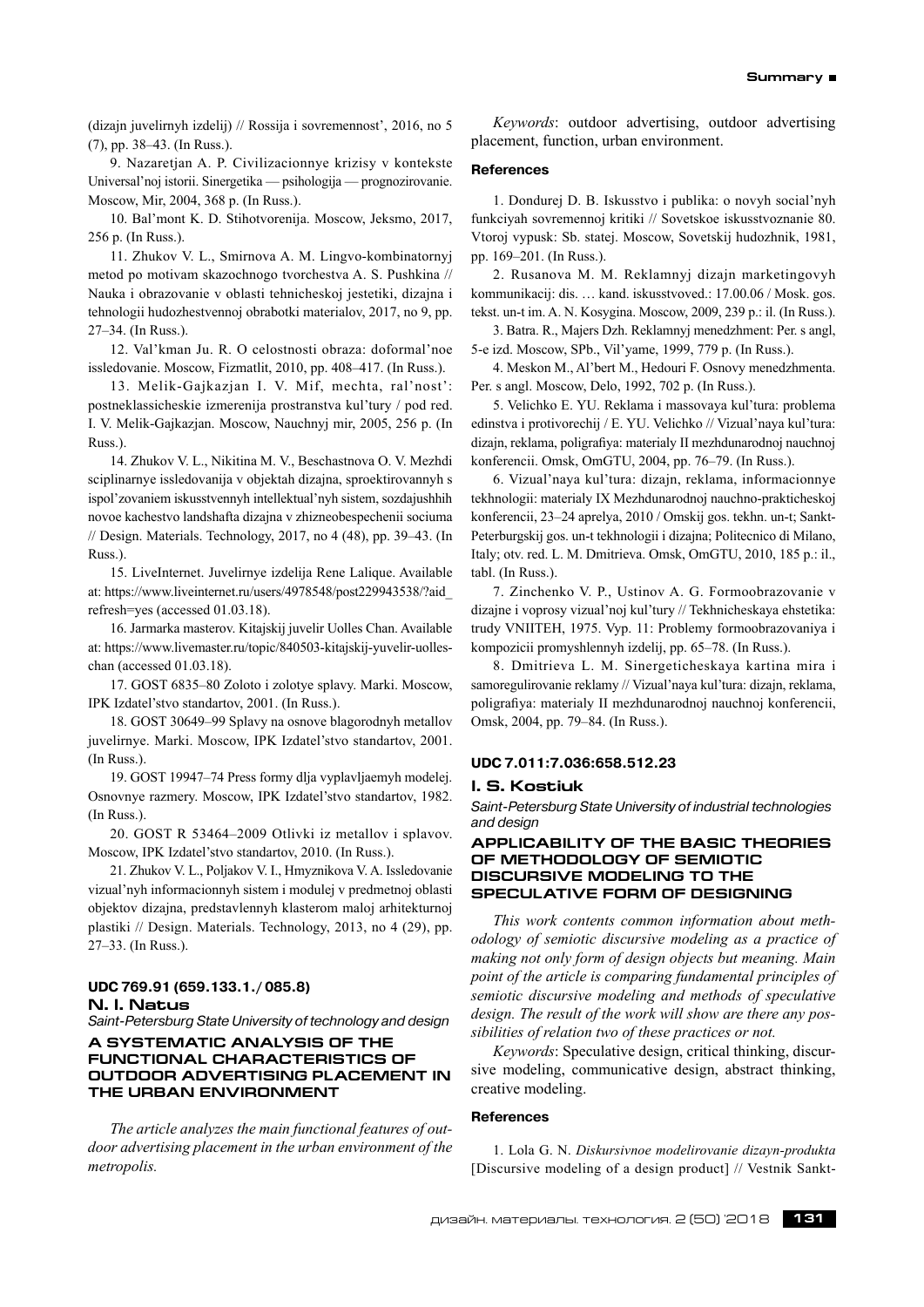Peterburgskogo universiteta [Vestnik of Saint Petersburg University]. 2003, no 3, pp. 123–129. (In Russ.).

2. Lola G. N. *Dizayn-kod. Kultura kreativa* [Design code. The culture of creativity]. SPB., ELMOR, 2011. 140 p.: il. (In Russ.).

3. Lola G. N. *Metafizika dizayna* [Metaphysics of Design]. SPb., SPBGU, 2014, 156 p.: il. (In Russ.).

4. Lola G. N. *Dizayn-kod: metodologiya semioticheskogo diskursivnogo modelirovaniya* [Design code: methodology of semiotic discursive modeling]. SPb., IPK BERESTA, 2016, 264 p.: il. (In Russ.).

5. Lola G. N. *Dizayn v epohu peremen: materiya ili prakticheskaya metodologiya* [Design in time of transformation: metatheory or practical methodology] // Vestnik of SPBGUKI, 2017, no 4, pp. 148–150. (In Russ.).

6. Semenova V. V., Soboleva I. S. *Planirovanie novyh form vzaimodeystviya cheloveka i dizayn-objektov, prognoziruemyh metodami spekulyativnogo proektirovaniya* [The process of planning new forms of interaction between humans and design objects, through the methods of speculative design] // Design. Materials. Technologies, 2017, no 4, pp. 21–25. (In Russ.).

7. Evgeny Volkov, Critical thinking description, In: Digital Magazine, 1996–2017 (21.10.2017). Available at: https://evolkov. net/critic.think/defining.crit.think.html (accessed 19.05.2018).

# **UDC 745.11**

# **М. М. Chernykh, E. V. Kargashina, P. A. Ostanina**

*Izhevsk State Technical University n. a. M. T. Kalashnikov* **AESTHETICS OF EMBOSSED WOODEN ORNAMENTS AND LABOR INTENSITY OF THEIR MACHINING IN AUTOMATED MANUFACTURING**

*The ornaments milled on wooden products are classified by the embossment degrees. The influence of embossment degree and position against the background on aesthetic perception of embossments, labor intensity of machining and manual finishing is demonstrated.*

*Keywords:* ornament, embossment, milling, strategy, wood, automated production, labor intensity.

#### **References**

1. Firma «Stavros». Proizvodstvo reznogo dekora iz dereva: internet-magazin [Company "Stavros". Production of carved decoration from wood. Internet shop. Available at: http://www. stavros.ru, free (accessed 15 January 2018).

2. Chernykh М. М., Troyanov А. V. *Imitatsiya ruchnoj rez'by na stankakh s CHPU: preimushhestva i nedostatki* [Imitation of manual carving on CNC machines. Advantages and disadvantages] // Design. Materials. Technology, 2007, no 1 (2), pp. 49–52. (In Russ.).

3. Chernykh М. М., Dryukova А. E., Ryabov V. M., Vladimirova О. N. *Vzaimosvyaz' sposobov gravirovaniya, graviruemykh materialov i vidov gravirovannykh izobrazhenij* [Interrelation of the engraving ways, engraved materials and types of engraved patterns] // Design. Materials. Technology, 2014, no 1 (31), pp. 17–20. (In Russ.).

4. Chernykh М. М., Ryabov V. M. *Sposoby gravirovaniya izobrazhenij i ornamentov* [Ways of engraving patterns and ornaments] // Design. Materials. Technology, 2014, no 1 (31), pp. 21–26. (In Russ.).

5. *Reznye ukrasheniya mebeli i inter'erov s ispol'zovaniem derevoobrabatyvayushhikh tsentrov s chislovym programmnym upravleniem (CHPU)* [Engraved decorations of furniture and interiors using CNC wood machining centers]. Available at: http://design2d3d.narod.ru/text\_4.htm (accessed 15 January 2018).

6. Chernykh М. М., Pyankov А. I., Troyanov А. V. *Obrabotka skul'pturnykh izdelij iz drevesiny na stankakh s CHPU* [Processing of wooden sculptural products on CNC machines] // News of HEIs. Forest journal, 2008, no 2, pp. 84–89. (In Russ.).

7. *Ornamenty narodov mira: prakt. posobie* [Ornaments of nations: practical guide] / accompanying text: S. Yu. Afonkina, E. Yu. Afonkina. SPb., Kristall, 1998. (In Russ.).

8. Fokina L. V. *Ornament: ucheb. posobie* [Ornament: study guide]. Rostov-on-Don, Feniks, 2000, 96 p. (In Russ.).

9. Voronchikhin N. S., Еmshanova N. А. *Ornamenty, stili, motivy: ucheb. posobie — al'bom* [Ornaments, styles, motives: study guide — album]. Izhevsk, Publishing House of Udmurt State University, 2004, 120 p. (In Russ.).

10. Sidorova О. N., Chernykh М. М. *Ornamental'nye kompozitsii. Klassifikatsiya. Sposoby frezerovaniya na derevoobrabatyvayushhikh stankakh s CHPU* [Ornamental compositions. Classification. Ways of milling on wood processing CNC machines] // Design. Materials. Technology. 2008, no 2 (5), pp. 49–55. (In Russ.).

11. Chernykh М. М., Ryabov V. M. *Gravirovanie. Terminy i klassifikatsiya izobrazhenij* [Engraving. Terms and classification of patterns] // Design. Materials. Technology. 2013, no 1 (26), pp. 60–65. (In Russ.).

# **UDC 74+7.023.1+745.03+745.5**

### **R. M. Lobatskaya 1, L. T. Zhukova 2**

*1 Irkutsk National Research Technical University 2 Saint-Petersburg State University of industrial technologies and design*

# **JEWELRY MATERIALS, DESIGN AND TECHNOLOGY OF THE XX–XXI CENTURY AND THEIR ROLE IN THE CHANGING OF THE PERSONAL JEWELRY CONCEPTUAL BASE**

*One of the actual terminological problems in the conceptual basis of jewelry art is associated with fundamental changes in the creation of a class of modern personal jewelry. Since the beginning of the twentieth century, jewelry art began to actively use not only precious, but also nonprecious materials. This process fundamentally changed the conceptual basis of modern jewelry art.*

**Keywords:** personal jewelry, terminology, fine jewelry, bridge products, costume jewelry.

#### **References**

1. Stepin V. S. Filosofiya i metodologiya nauki. Moscow, Akademicheskij proekt, Al'ma Mater, 2015, 720 s. (In Russ.).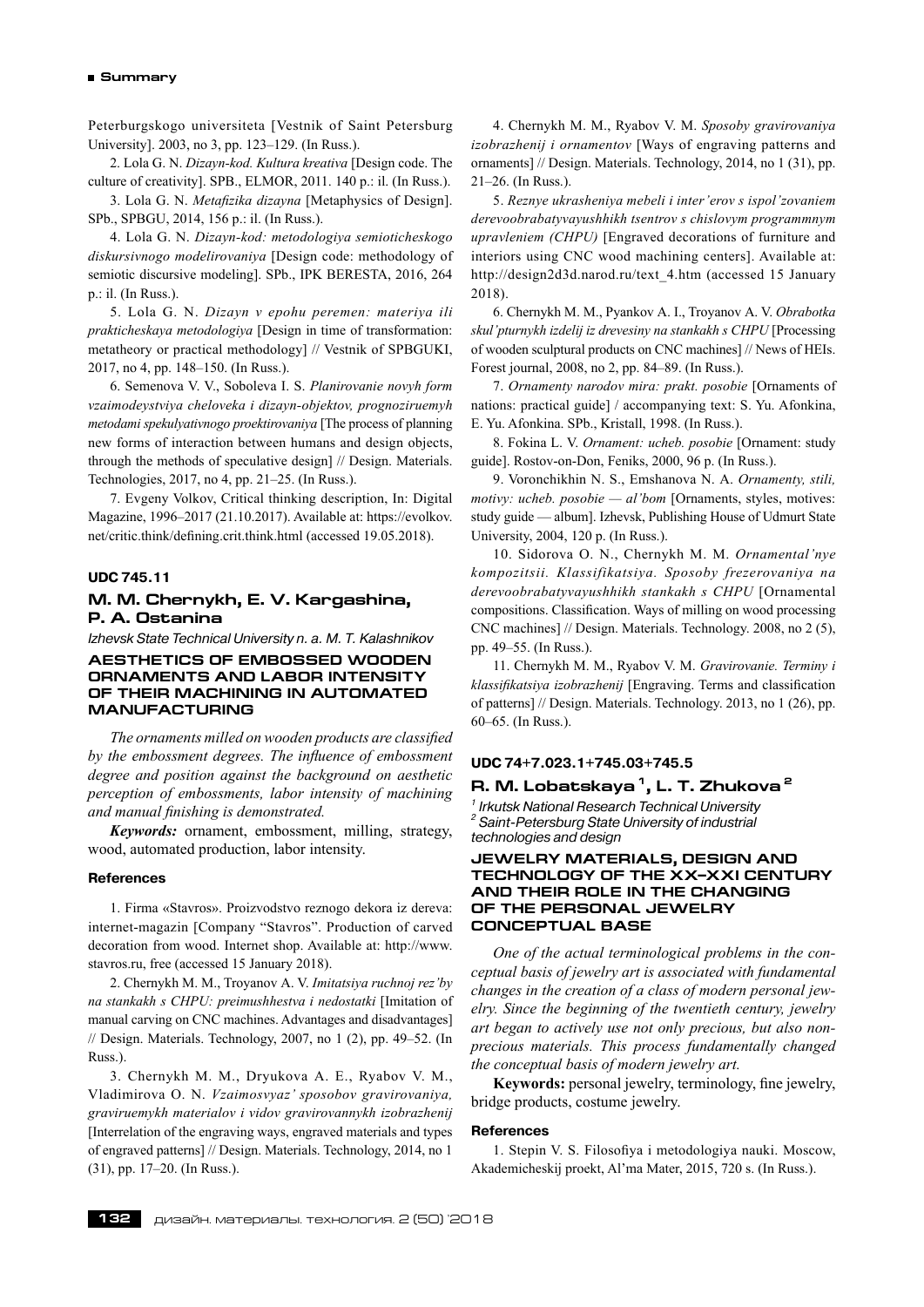2. Bibliya. Knigi Svyashchennogo pisaniya Vethogo i Novogo Zaveta. Moscow, AST, 2017, 968 p.: il. (In Russ.).

3. Renessans. Istoriya. EHstetika. Mastera. SHedevry/ per. S. Kozlova, V. Taraskin, A. Bundel'. Moscow, Omega, 2088, 432 p.: il. (In Russ.).

4. Miller Dzh. Modern / Dzh. Miller, Dzh. Bejs, D. Rago, S. Perro. Moscow, Ast-Astrel', 2005, 239 p.: il. (In Russ.).

5. Iskusstvo Rene Lalika. Moscow, Izdanie muzeev Moskovskogo Kremlya, 2010, 268 p.: il. (In Russ.).

6. Muzej Faberzhe v Sankt-Peterburge. SPb., KIF «Svyaz' vremen», 2015, 120 p.: il. (In Russ.).

7. Miller Dzh. YUvelirnye ukrasheniya. Moscow, AST-Astrel', 2004, 256 p. (In Russ.).

8. Petuhov A. I. Ar deko i iskusstvo Francii pervoj chetverti HKH veka. Moscow, BuksMArt, 2016, 312 p.: il. (In Russ.).

9. Dali S. Dali. YUvelirnye izdeliya. Figeros: Fond Gala-Sal'vador Dali OOO «Triangle Postals», 2011, 127 p. (In Russ.).

10. Available at: http://www.macys.com/buy/bridge-jewelry (accessed 05.05.18).

11. Gogitidze N. V. Tak govorila Koko SHanel'. Moscow, Feniks, 2015, 96 p. (In Russ.).

12. Mazloum C. Designer jewellery. The world's top artists. Rome: Gremese International, s.r.l. 1993, 189 p.

13. Centr Mihaila SHemyakina. Available at: http://mihfond. ru/mihail-chemiakin/art/jewelry (accessed 05.05.18).

14. Lobackaya R. M. Mastera sovremennogo yuveirnogo iskusstva Irkutska // Hudozhniki Irkutskoj oblasti. Irkutsk: IOHM, 2018, pp. 22–27 (In Russ.).

15. Al'fiz Sabirov. Skul'ptura. Available at: https://www. youtube.com/watch?v=jAtQ2xWbrrE (accessed 05.05.18).

16. Antonio I. Russ.kaya kontemporari-yuvelirka kak iskusstvo autsajderov// Internet-portal «YUvelirum». Available at: http:// juvelirum.ru/russkaya-kontemporari-yuvelirka-kak-iskusstvoautsajderov-premera-bloga/ (accessed 05.05.18).

17. Dzhuvikend predstavil novyj segment yuvelirnyh ukrashenij./ Internet-portal «YUvelirum». Available at: http:// juvelirum.ru/dzhuvikend-predstavil-novyj-segment-sovremennyhukrashenij/ (accessed 05.05.18).

18. Vitruvij Pollion M. Desyat' knig ob arhitekture. Moscow, Arhitektura-S, 2017, 328 p.: il. (In Russ.).

# **UDC 621.777**

# **O. A. Kazachkova 1, V. B. Livshits 1, E. S. Bobkova 2, E. I. Popov 1**

*1 Moscow technological university, Moscow, Russ.ia 2 Gubkin Russ.ian State University of Oil and Gas (National Research University)*

### **AUTOMATION OF CASTING WITH CRYSTALLISATION UNDER PRESSURE IN MULTI–CAVITY STAMPS**

*As a result of the analysis of the processes occurring in the producing of copper and aluminum alloy art castings and casting defects, the multi-cavity stamp for the manufacture of ornamental castings, which mass is up to 100 g, by pressing with crystallization was developed and applied in practice. For the manufacture of castings,*

*which mass is up to 5 kg, multi-cavity mold construction with sectional punch is recommended. Using pressing with crystallisation instead of other various methods of shaping makes it possible to increase productivity and reduce prime costs.*

*Keywords*: pressing with cristallisation, multi-cavity stamp, multi-cavity mold, non-ferrous alloys.

# **References**

1. Livshic V. B. i dr. Poluchenie slozhnoprofil'nyh otlivok detalej priborov povyshennoj plotnosti massoj do 5 kg zhidkoj shtampovkoj // Lit'jo i kristallizacija magnievyh i aljuminievyh splavov pod davleniem. Perm': PPI, 1980, pp. 109–113. (In Russ.).

2. Batyshev A. I. i dr. Shtampovka zhidkogo metalla. Moscow: Mashinostroenie, 1979, 200 p. (In Russ.).

3. Bezpal'ko V. I. Lit'jo s kristallizaciej pod davleniem siluminov. Moscow, MGOU, 2011, 210 p. (In Russ.).

4. A.s. 793720 (SSSR). Zalivochno-dozirujushhee ustrojstvo dlja zhidkoj shtampovki / I. I. Tolokonskij, V. B. Livshic, V. I. Bezpal'ko, M. P. Jakovlev. opubl. V B. I. 1981, no 1. (In Russ.).

5. Bezpal'ko V. I., Livshic V. B., Gilis L. S. Robototehnicheskij kompleks dlja zhidkoj shtampovki // Pribory i sistemy upravlenija, 1987, no 12, pp. 36–37. (In Russ.).

6. Livshic V. B., Tolokonskij I. I., Sapsaenko B. I., Bezpal'ko V. I. Robototehnicheskij kompleks zhidkoj shtampovki otlivok iz aljuminievyh splavov // Robototehnicheskie kompleksy i linii na predprijatijah Minpribora. Moscow: CNII-TJeIPriborostroenija, 1985, vyp. 8, pp. 22–25. (In Russ.).

#### **UDC 74+7.023.1**

# **A. A. Voitiuk, R. M. Lobatskaya**

*Irkutsk National Research Technical University*

**MODERN JEWELRY DECORATION WITH APPLICATION OF THE LASER ENGRAVING ON THE EXAMPLE OF THE AUDIO RECORDING VISUALIZATION**

*The convergences of shapes in modern science led to the emergence of "hybrid" areas of knowledge. The authors of the article proposed a method of synthesis of both modern technology and jewelry design, which consist in creating a texture of a visualized audio record that preserve and to reproduce the meaning embedded in it*

*Keywords*: jewelry design, audiorecording, visualization, texture, jewel, laser engraving, technology, music.

#### **References**

1. Kuhta M. S., Sokolov A. P., Pelevin P. E. The modern technologies influence on the visual aesthetics of jewelry design. Izvestiya vysshih uchebnyh zavedenij. Fizika, 2015, no. 6–2, pp. 168–172. (In Russ.).

2. Kuhta M. S. Design in the information society: the vanishing function of thing. Trudy Akademii tekhnicheskoj ehstetiki i dizajna, 2014, no. 2, pp. 38–41 (In Russ.).

3. Preobrazovanie Fur'e. Available at: https://ru.wikipedia.org/ wiki/Preobrazovanie\_Fur'e (accessed 15 January 2018).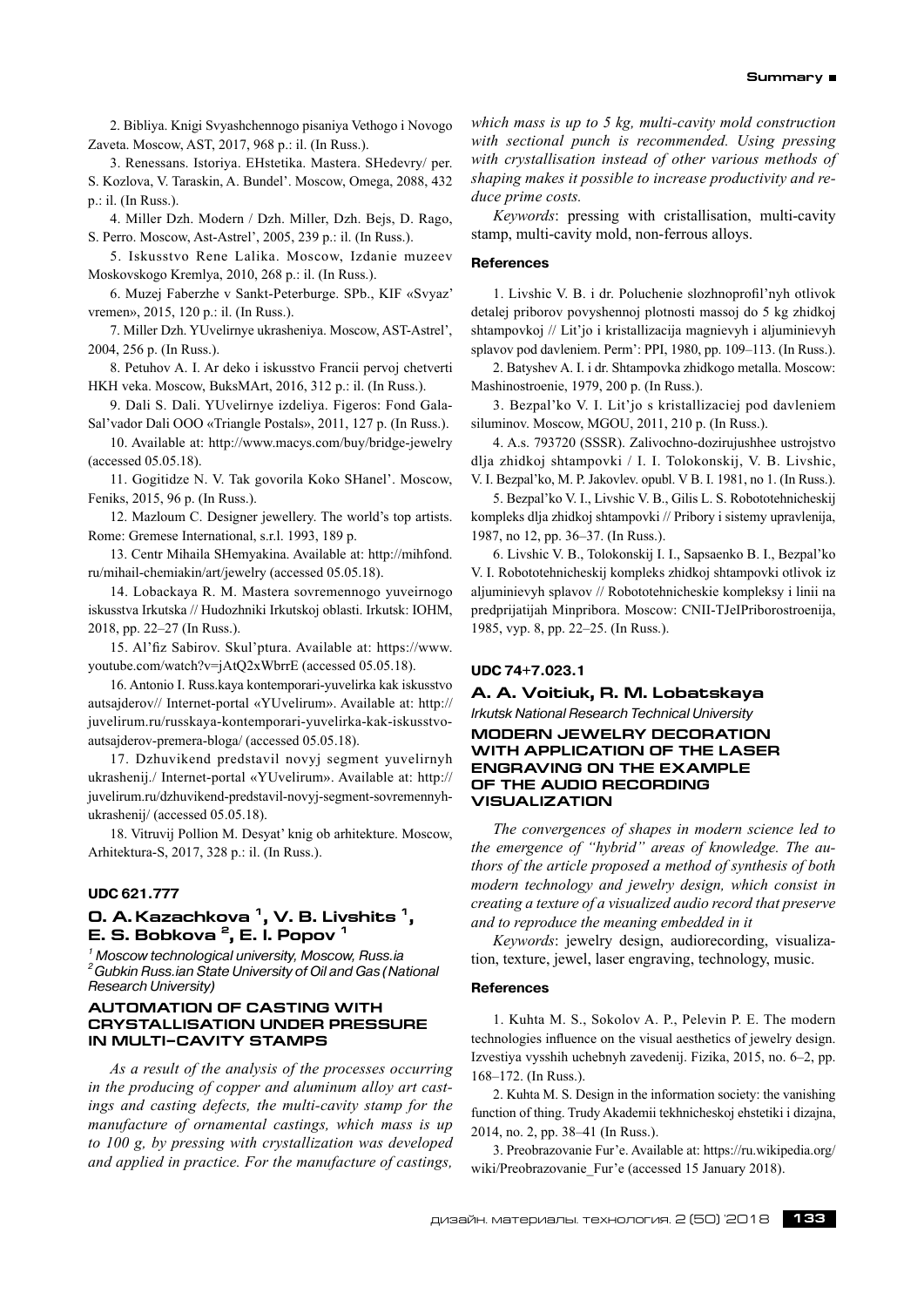4. Sajt avtora Aleksandra Zolotogo. Available at: http:// www.warmplace.ru/soft/phonopaper/index\_ru.php (accessed 30 January.2017)

5. Vojtyuk A. A. Jewelry's axiological sense as the theoretical basis of using of the digital sound recording in jewelry design // Design. Materials. Technology, 2018, no. 49, pp. 51–55. (In Russ.).

### **UDC 655.335**

# **М. М. Chernykh, М. а. Ipatova, P. A. Ostanina, E. V. Kargashina** *Izhevsk State Technical University n. a. M. T. Kalashnikov* **SCREEN PRINTING ON FURNITURE**

**FROM LAMINATED WOOD CHIPBOARD**

*Screen printing on furniture elements from laminated wood chipboard (LWCB) improves the furniture design and competitiveness. In this article, the paint adhesion applied with screen printing onto LWCB is investigated. The significant influence of the cleanser type used on the adhesion level, content of adhesion promoter in the paint composition, type and duration of drying is demonstrated. To provide a high adhesion level of paint TEXILON 58.000 with LWCB, it is necessary to add adhesion promoter PROMOTORE DI ADESIONE 90.908 to the paint in the amount of 10–12.5 % from the paint mass, to apply solvent 646 or ethyl acetate А as cleansers, to use convection drying for no less than 4 hours or room drying for no less than 48 hours.*

*Keywords*: screen printing, furniture, laminated wood chipboard, adhesion, paint.

#### **References**

1. Heidi Tolliver-Nigro.*Tekhnologiya pechati* [Printing technology].  $5<sup>th</sup>$  ed. Moscow, Print-Media Center, 2006, 232 p. (In Russ.).

2. *MST — Mebel'. Produkciya. Modul'nye serii* [MST-Mebel. Products. Modular series] Available at: http://mst-mebel.ru (accessed 20.01.2017).

3. Averianov V. V. Shelkografiya: prakt. posobie po trafaretnoj pechati [Silk-screen printing. Practical aid on screen printing]. Мoscow, Gamma, 1998, 72 p. (In Russ.).

4. *Ezaprint. Oborudovanie i raskhodnye materialy dlya trafaretnoj pechati* [Ezaprint. Equipment and consumables for screen printing]. Available at: http://www.esaprint.ru (accessed 06.02.2016).

5. *Kraski dlya trafaretnoj pechati* **[**Paints for screen printing]. Available at: http://www.rectech.ru/journal/podrobnosti/kraski. html (accessed 13.03.2016).

6. *Osnovy trafaretnoj pechati* [Basics of screen printing]. Available at: http://www.spmachine.ru/shelkografiya.htm (accessed 06.02.2016).

7. Rybin B. M. *Tekhnologiya i oborudovanie zashchitnodekorativnyh pokrytij drevesiny i drevesnyh materialov: ucheb. dlya vuzov* [Technology and equipment of protective-decorative coatings of timber and timber materials: Textbook for HEIs]. 2nd ed. Мoscow, MGUL Publishers, 2005, 568 p. (In Russ.).

8. Prieto George, Kine Jürgen.*Drevesina i dekorativnaya otdelka* [Timber and decoration] / translated from German by M. V. Polyakova]. Мoscow, Paint-Media, 2008, 392 p. (In Russ.).

9. *GOST 15140–78. Materialy lakokrasochnye. Metody opredeleniya adgezii* [GOST 15140–78. Paint and varnish materials. Methods for adhesion determination]. Мoscow, Standardinform, 2009, 9 p. (In Russ.).

10.*Uvadrev-Holding. Produkciya LDSP* [Uvadrev-Holding. LWCD products]. Available at: http://www.uvadrev.ru (accessed 10.01.2017).

11.*GOST 8420–74. Materialy lakokrasochnye. Metody opredeleniya uslovnoj vyazkosti* [GOST 8420–74. Paint and varnish materials. Methods for relative viscosity determination]. Мoscow, Publishing house of standards, 1974, 6 p. (In Russ.).

12. *GOST 9070–75. Viskozimetry dlya opredeleniya uslovnoj vyazkosti lakokrasochnyh materialov* [GOST 9070–75. Viscometers to determine the relative viscosity of paint and varnish materials]. Мoscow, Publishing house of standards, 1975. 10 p. (In Russ.).

13. GOST 8981–78. Efiry etilovyj i normal'nyj butilovyj uksusnoj kisloty tekhnicheskie. Tekhnicheskie usloviya [GOST 8981–78. Technical ethyl and normal butyl ethers of acetic acid. Specifications]. Мoscow, Publishing house of standards, 1993. 18 p. (In Russ.).

14. GOST 18188–72. Rastvoriteli marok 645, 646, 647, 648 dlya lakokrasochnyh materialov [GOST 18188–72. Solvents of the grades 645, 646, 647, 648 for paint and varnish materials]. Мoscow, Standardinform, 2006, 16 p. (In Russ.).

#### **UDC 671.4.022, 75.025.1**

# **V. B. Livshits, N. E. Milchakova, A. E. Dryukova**

*Moscow technological university*

### **RESTORATION AND DESIGN OF ART PRODUCTS BY METHODS OF LIQUID AND SEMI-FLUID STAMPING**

*Application of a number of technologies for recovering of the lost design of ancient metal artifacts at their restoration is tested by methods of liquid and semi-fluid stamping. Possibilities of restoration of products with the three-dimensional image on an obverse and a reverse by method of liquid and semi-fluid stamping are defined.*

*Keywords*: design, restoration, liquid and semi-fluid stamping, press, compression mold, artifacts.

#### **References**

1. Spassky I. G. The vital issues of studying of the Russ.ian coins of X–XII of century BC. Тhe Message of the State Hermitage (MSH), 1961, The issue 21, pp. 51–54. (In Russ.).

2. Sotnikova M. P., Spassky of I. G. Millennium of the most ancient coins of Russ.ia — the summary catalog of the Russ.ian coins of X–XI of centuries, Leningrad, Art, 1983, 240 p. (In Russ.).

3. Bech N. I. etc. World of art casting. Technology history. Moscow, URSS, 2007, 272 p. (In Russ.).

4. Livshits V. B. Technology of casting of art products. Moscow, URSS, 2017, 274 p. (In Russ.).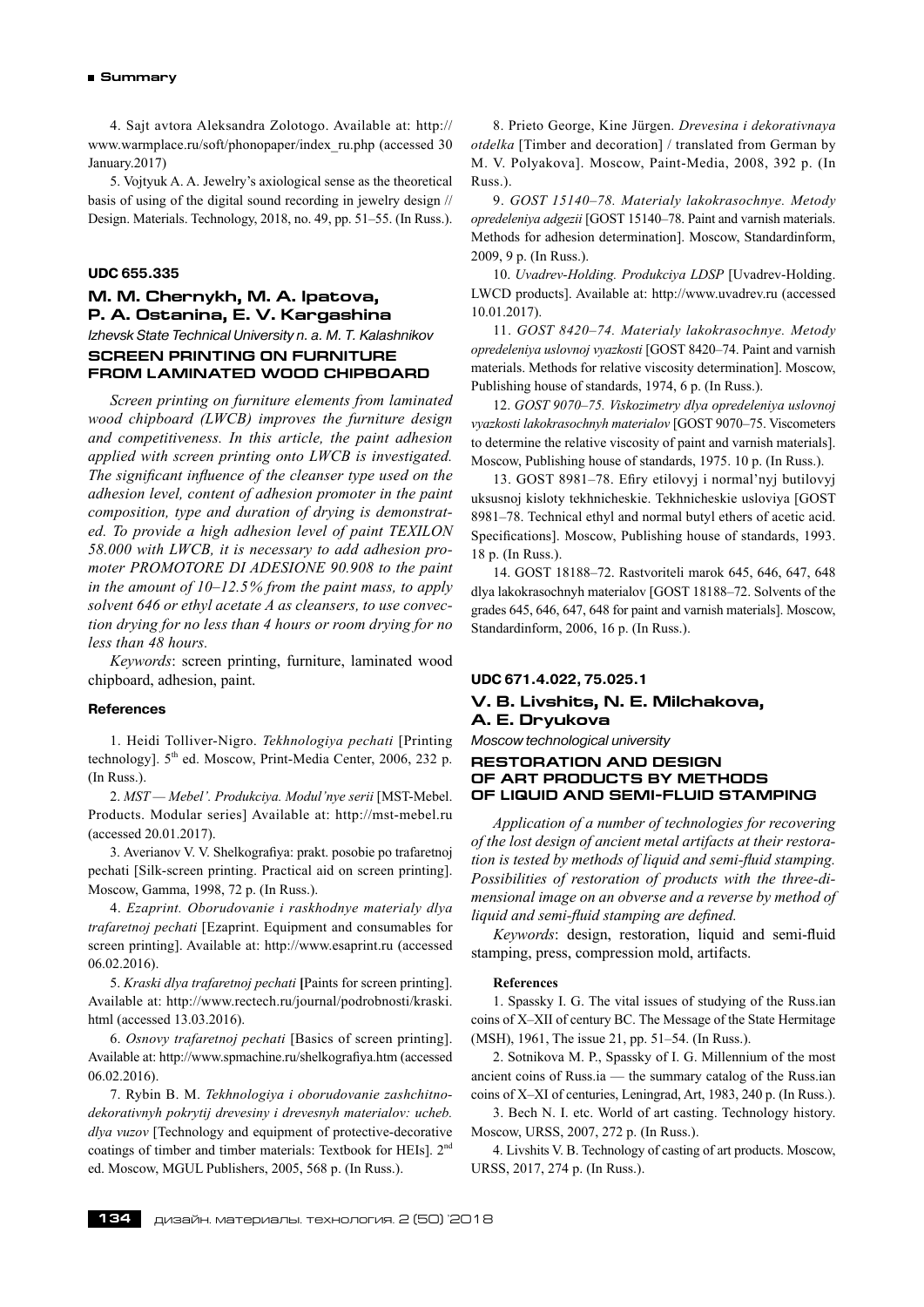#### **UDC 7.02**

# **L. T. Zhukova, I. I. Girsov**

*Saint-Petersburg State University of industrial technologies and design*

### **Prospects for the use of laser marking technology in the design of industrial products**

*Modern methods of laser marking of industrial products are considered. The comparative analysis of the image production technologies on the surface of the products is given. The prospects of application of laser marking technologies in the design of industrial products are evaluated.*

*Keywords*: laser technologies, design, technological process, laser marking, design.

#### **References**

1. Lazernaya ochistka v mashinostroenii i priborostroenii [EHlektronnyj resurs]: ucheb. posobie / V. P. Vejko [i dr.]. SPb., Un-t ITMO, 2013, 103 p. Available at: http://www.iprbookshop. ru/71489.html (accessed 21.05.2018).

2. Lazernoe uprochnenie tekhnologicheskogo instrumenta obrabotki metallov davlenie: monografiya / N. A. CHichenev [i dr.]. Moscow, MISiS, 2013, 166 p. Available at: http://www.iprbookshop. ru/56273.html (accessed 21.05.2018).

3. Golubenko YU. V., Bogdanov A. V., Kulikov I. V. Volokonnye lazery v tekhnologiyah mashinostroeniya: ucheb. posobie: [dlya studentov, izuchayushchih kursy "Fizika tekhnologicheskih lazerov", "Tekhnologiya izgotovleniya opticheskih ehlementov i uzlov lazernyh tekhnologicheskih kompleksov" (special'nost' 1502067065)]. Moscow, MGTU, 2015, 65 p., [2] s.: il. (In Russ.).

4. Evdokimov I. M., Fedin A. V. Lazernye tekhnologii: uchebnoe posobie / I. M. Evdokimov, A. V. Fedin; M-vo obrazovaniya i nauki Rossijskoj Federacii, Baltijskij gos. tekhn. un-t "Voenmekh". SPb., Baltijskij gosudarstvennyj tekhnicheskij universitet, 2015, 96 p., [2] s.: il. (In Russ.).

5. Pervova I. G. Tekhnicheskaya ehstetika: kurs lekcij / MINOBRNAUKI Rossii, FGBOU VPO "Ural'skij gos. lesotekhnicheskij un-t". Ekaterinburg: Ural'skij gosudarstvennyj lesotekhnicheskij universitet, 2013, 79 p.: il. (In Russ.).

6. Borovskij G. V., Grigor'ev S. N., Maslov A. R. Sovremennye tekhnologii obrabotki materialov. Moscow, Mashinostroenie, 2015, 302 p. (In Russ.).

7. Brover A. V., Pustovojt V. N. Struktura i svojstva pokrytij posle ehkstremal'nogo teplovogo vozdejstviya: monografiya / M-vo obrazovaniya i nauki Ros. Federacii, Feder. gos. byudzhet. obrazovat. uchrezhdenie vyssh. prof. obrazovaniya "Don. gos. tekhn. un-t". Rostov-na-Donu, DGTU, 2012, 159 p. (In Russ.).

8. Novokreshchenov V. V., Rodyakina R. V. Vysokoehffektivn ye processy obrabotki materialov sovremennoj ehnergetiki: ucheb. posobie po kursam "Teoreticheskie osnovy svarki" i "Tekhnologiya obrabotki materialov koncentrirovannymi potokami ehnergii": dlya studentov special'nosti Mashiny i tekhnologiya vysokoehffektivnyh processov obrabotki materialov" / pod red. V. N. Lastoviri. Moscow, Veche, 2015, 270 [1] p. (In Russ.).

9. Pirajnen V. YU. Materialovedcheskie i tekhnologicheskie osnovy dizajna hudozhestvennyh i tekhn. izdelij: avtoref. dis. na

soisk. uchen. step. doktora tekhn. nauk: spec. 17.00.06 / Mosk. gos. akad. priborostroeniya i informatiki. Moscow, 2005, 43 p. (In Russ.).

10. Astapchik S. A., Golubev V. S., Maklakov A. G. Lazernye tekhnologii v mashinostroenii i metalloobrabotke/ Nac. akad. nauk Belarusi, GNU "Fiz.‑tekhn. in-t". Minsk, Belorusskaya nauka, 2008, 250 [1] p. (In Russ.).

# **UDC 745.512**

# **T. Yu. Chuzhanova, Y. S. Kiknadze**

*Saint-Petersburg State University of Industrial Technology and Design*

# **Stylization of traditional forms of household utensils in the national-romantic direction of the Russ.ian style in the heyday of the modernist style (late XIX — early XX century)**

*We study the stylization of the forms of national Russ. ian dishes in the spirit of the national-romantic trend of the Russ.ian style, which coincides chronologically with the heyday of the Art Nouveau style. The material for analysis was the products of household utensils, which are in the collection of the All-Russ.ian Museum of Decorative and Applied and Folk Art (Moscow).*

*Keywords*: utensils, national-romantic trend, Russ.ian style, modern.

#### **References**

1. Chuzhanova T. Yu., Kiknadze Ya. S. Formy posudy, bytovavshiye na Rusi v 16–17 vv., v izdeliyakh firmy Faberzhe // Design. Materials. Technology, 2016, no 2 (42), pp. 59–65. (In Russ.).

2. Vserossiyskiy muzey dekorativno-prikladnogo i narodnogo iskusstva. Dekorativno-prikladnoye iskusstvo Rossii XVII–XIX vv. Available at: http://www.vmdpni.ru/data/vtours/vmdpni/ items/loving\_cup\_boat/index.php?sea\_val=bratina — (accessed 04.12.2017).

#### **UDC 7.048:677 (075.8)**

# **A. V. Truevtsev, A. V. Kusnetsov, E. M. Ermolayeva, V. A. Chuvashov**

*Saint-Petersburg State University of Industrial Technologies and Design*

#### **THE KARELIAN PETROGLYPHES IN THE MODERN DESGN OF INTERIOR TEXTILES**

*The opportunities of Karelian petroglyphes application in the interior design are made. Several objects are designed using the knitting and printing techniques. The application in Scandinavian and "loft" styles are recommended.*

*Keywords*: Karelia, petroglyph, interior, loft style, Scandinavian style, knitting, textile printing.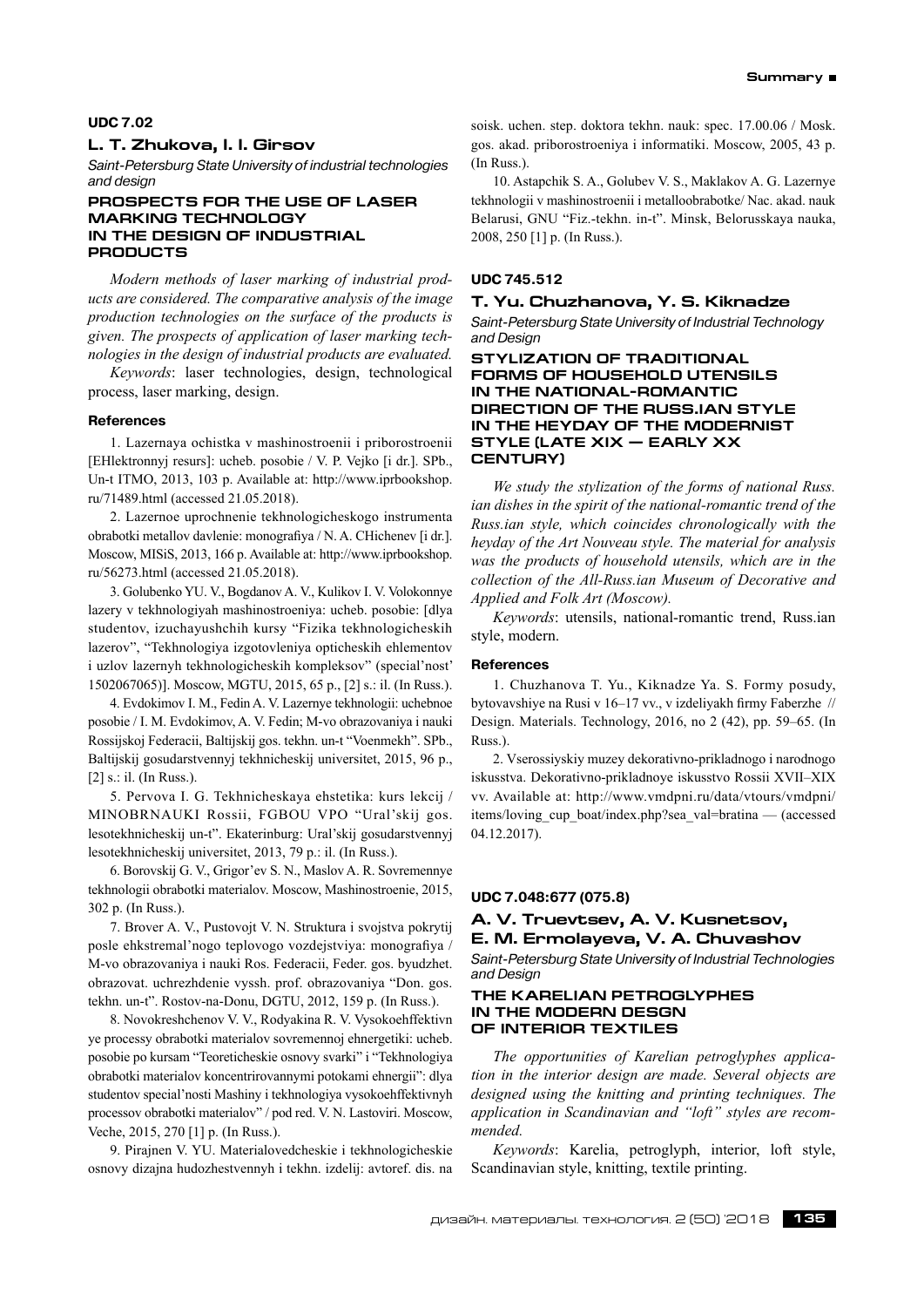### **References**

1. Zhulnikov A. M. Petroglify Karelii: obraz mira i miry obrazov. Petrozavodsk: Skandinavia, 2007, 224 p. (In Russ.).

2. Kolpakov Eu. M., Shumkin V. Ya. Petroglify Kanozera. SPb., Iscusstvo Rossii, 2012, 424 p. (In Russ.).

3. Potyomkina N. M. Znaki luny i solntsa v naskalnih izobrazhenijah Onezhskogo sviatilischa // Universitetsky Istorichesky Vestnik, 2010, no 4, pp. 77–92. (In Russ.).

4. Agapov V. A., Kryachkova T. A., Truevtsev A. V., Baranov A. Yu. Konstrukcija i rabochie processy ploskovyazanih avtomatov. SPb., SUTD, 2002, 127 p. (In Russ.).

5. Savelyeva A. S., Truevtsev A. V. Trikotazh v dizaine. Dizain v trikotazhe. SPb., SUITD, 2017, 312 p. (In Russ.).

6. Gerasymov M. M. Liudi kamiennogo veka. Moscow, Nauka, 1964, 210 p. (In Russ.).

#### **UDC 658.512**

#### **E. V. Dubovceva, K. S. Ivshin**

*Federal State Budgetary Educational Institution of Higher Education «Udmurt State University»* 

# **CONCEPTUALISATION OF NATIONAL DESIGN PRODUCTS**

*The article is dedicated formation of essential concepts by Udmurt national design products in the finnougric cultural code context. In terms of geographical determinism and possibilism preconditions of establishing by the Scandinavian styles are educed. Consequently figuration of microcosm by home is become the conceptual center of Udmurt national design products.*

*Keywords*: Ethnodesign, semiotics, geographical determinism, geographical possibilism, Lagom, Udmurt cultural code, globalization.

#### **References**

1. Aksjuchic V. Ugrozy globalizacii. Available at: http://www. apn.ru/publications/article32364.htm (accessed 08.01.2018).

2. Anuchin V. A. Geograficheskij faktor v razvitii obshhestva / red. V. I. Kuliko. Moscow, Mysl', 1982, 334 p. (In Russ.).

3. Geograficheskij determinism. Available at: http://omen. perm.ru/learn/pgu1k/geograficheskii-deter (accessed 08.01.2018).

4. Gumilev L. N. Jetnogenez i biosfera Zemli. 2‑e izd., ispr. i dop. Leningrad, Izd-vo Leningr. un-ta, 1989, 495 p. (In Russ.).

5. Viking, M. Hygge. Sekret datskogo schast'ja / per. V. Stepanova. Moscow, Azbuka-Attikus, 2016, 210 p. (In Russ.).

6. Hjugge: datskij sposob byt' schastlivym. Available at: https:// newtonew.com/culture/hyugge-datskiy-sposob-by (accessed 08.01.2018).

7. Karlsson, Je. Lagom. Shvedskie sekrety schastlivoj zhizni / per. Ju. Zmeeva. Moscow, Jeksmo, 2017, 208 p. (In Russ.).

8. Lebedev, M. Lagom, tol'ko lagom. Available at: http://www. colta.ru/articles/society/14496 (accessed 08.01.2018).

9. Vsjo, chto nuzhno znat' o hjugge — iskusstve byt' schastlivym. Available at: https://lifehacker.ru/2017/06/04/hygge/ (accessed 08.01.2018).

10. Bortnikova N. V. Sakral'nye zhenskie obrazy v predmetnoprostranstvennoj srede udmurtov: kul'turologicheskij aspekt: dis. kand. kul'turologii. Izhevsk, 2015, 209 p. (In Russ.).

11. Plehanova, E. O. Hristianskoe / jazycheskoe v dialoge kul'tur (Vjatsko-kamskij region). Izhevsk: Izdatel'skij dom «Udmurtskij universitet», 2003, 192 p. (In Russ.).

12. Nikitina, Je. V. Jetnomentalitet udmurtov. Available at: http://national-mentalities.ru/diversity/nacionalnops (accessed 08.01.2018).

13. Pastuhova S. Issledovanie predmetov byta u nashih predkov // Vesti kraevedov Udmurtii, 2011, no 13, pp. 163–182. (In Russ.).

14. Udmurty: ist.‑jetnogr. ocherki / UrO RAN, Udmurt. in-t istorii jaz. i lit.; nauch. red. V. V. Pimenov; redkol. G. A. Nikitina. Izhevsk, 1993, 388 p. (In Russ.).

15. Patrushev, V. S. Finno-ugry Rossii. Joshkar-Ola, Marijskoe knizhnoe izdatel'stvo, 1992. 216 p. (In Russ.).

14. Problemy arheologii i drevnej istorii ugrov: sb. st. sovet.ivenger. arheologov / AN SSSR, In-t arheologii; otv. red. A. P. Smirnov, V. N. Chernecov, I. F. Jerdeli. Moscow, Nauka, 1972, 311 p. (In Russ.).

#### **UDC 658.512.2**

# **E. A. Kantaryuk, M. V. Kantaryuk** *Lipetsk State Technical University*

# **A COMPARATIVE ANALYSIS OF ARCHITECTURAL AND DESIGN FEATURES OF HOSPITAL CHURCHES IN ORTHODOXY, CATHOLICISM AND PROTESTANTISM**

*This article provides a comparative analysis of architectural features of hospital churches of different denominations. The distinctive features of church interiors are shown, and a design project of an Orthodox hospital church for disabled people is given.*

*Keywords*: design project, hospital church, architectural features, interior, disability.

### **References**

1. Hannes Lambacher: Klöster und Spitäler. Die Geschichte der Stadt Memmingen. Stuttgart 1997.

2. Zhemchugova V. A. *Architecture of Catholic churches of Western Europe in the*  $20<sup>th</sup>$  *century. The trends in development and main issues of space organization*. Dissertation for the degree of Culturology Candidate in the specialty 18.00.01. Moscow, MAI, 2001, 207 p. (In Russ.).

3. Kryuchkova O. N. *Semiotics of the church in Russ.ian and English public consciousness on the example of the Cathedral of Christ the Savior in Moscow and St. Paul's Cathedral in London*. Dissertation for the degree of Culturology Candidate in the specialty 24.00.01. Moscow, Lomonosov Moscow State University, 2011, 215 p. (In Russ.).

4. Gisela Drossbach. Christliche Caritas als Rechtsinstitut. Hospital und Orden von Santo Spirito in Sassia (1198–1378). Schöningh, Paderborn 2005 (Kirchen- und Staatskirchenrecht, Band 2).

5. Available at: http://varlamov.ru/1795206.html (accessed 15.05.2018).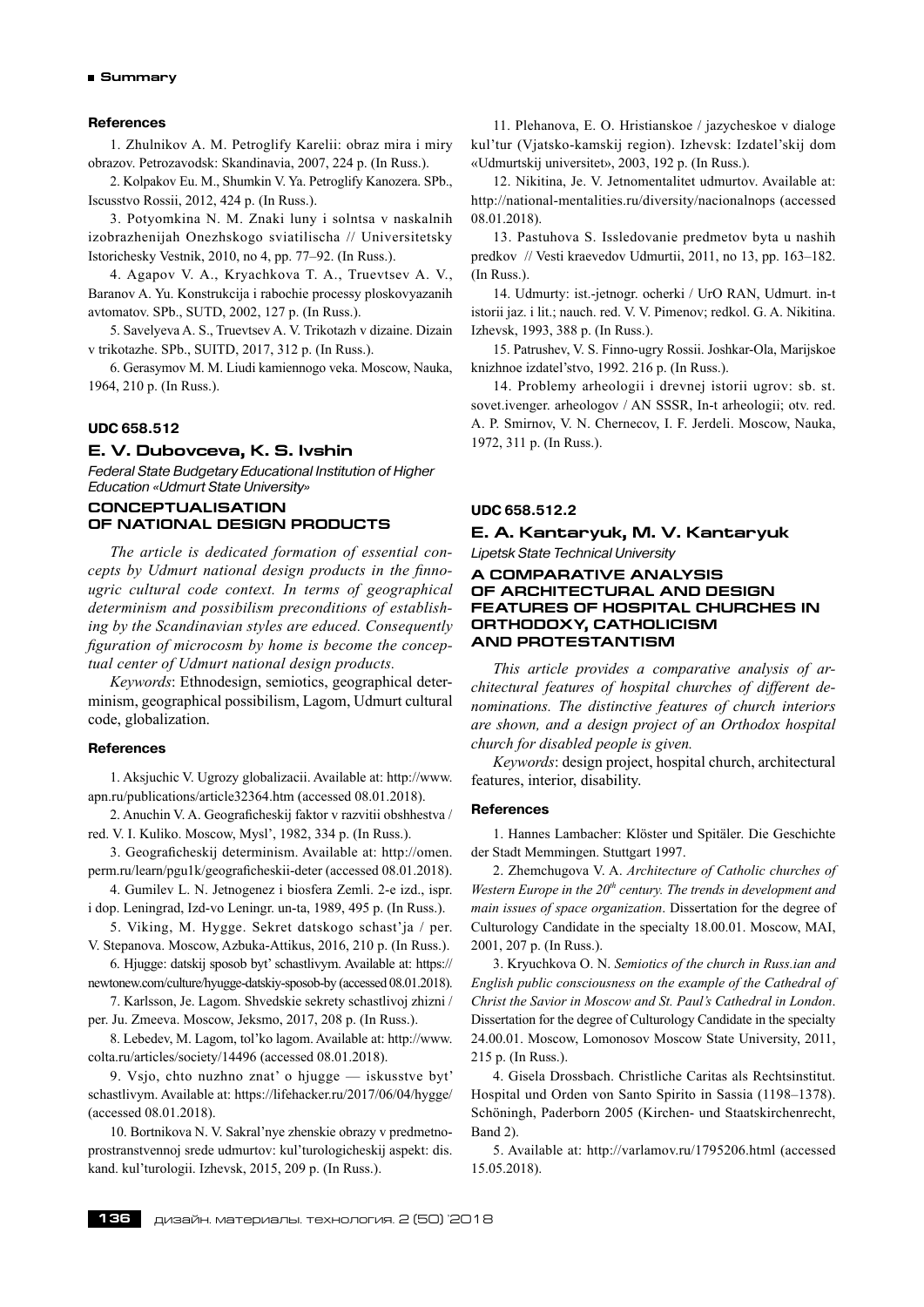6. Voznyak E. R. et al.*Architecture of Orthodox churches on the example of St. Petersburg churches*. Saint Petersburg: Saint Petersburg Architecture and Construction University Publishers, 2010, 80 p. (In Russ.).

7. Robinov O. Yu. *Moscow church culture of the first third of the*  $19<sup>th</sup>$  *century*. Dissertation for the degree of Culturology Candidate in the specialty 24.00.01. Moscow, GASK, 2011, 160 p. (In Russ.).

8. Filimonov S. V. *Medicine and Orthodoxy: medical and social organizational and ethical problems*. Dissertation for the degree of Doctor of Science (Medicine) in the specialty 14.00.33. SPb., SPGPMA, 2005, 432 p. (In Russ.).

9. Kantaryuk E. A., Kantaryuk M. V., Pestrikova D. A. *Churches in hospitals*. Proceedings of the 19<sup>th</sup> All-Russ.ian scientific and practical conference in "Technology of artistic treatment of materials", Part 1, October 25–28, 2016. Lipetsk: Lipetsk State Technical University Publishers, 2016, pp. 225. (In Russ.).

10. Construction Rules 31‑103‑99. Code of rules for design and construction. Buildings, structures and complexes of Orthodox churches / Adopted and recommended for use as a normative document in the System of Normative Documents in Construction by the Decree of the State Construction Committee of Russ.ia as of December 27, 1999 no 92.

11. Chisty S. V., Saltzman T. V., *How to make the temple accessible to all: technical standards and architectural solutions*. Moscow, Lepta Kniga, 2015, 112 p. (In Russ.).

#### **UDC 7.012.23+364**

#### **N. U. Uvarov**

*Saint-Petersburg's Government University of Industrial Technologies and Design*

### **MUSEUMS AS AGENTS OF SOCIAL INCLUSION: THE EXPERIENCE OF VISITORS INTEGRATION TO THE CULTURAL SPHERE**

*The paper considers the problems of overcoming the socio-cultural exclusion of people with disabilities. Author analyzes European, American and Russ.ian experience of inclusive museum activities on the basis of reports from the VI Saint-Petersburg international cultural forum.*

*Keywords*: accessible museum, disability, social inclusion.

#### **References**

1. Sandell R. Museums as Agents of Social Inclusion. Museum Management and Curatorship. Great Britain, Pergamon Elsevier Science Ltd, 2000, vol. 17, no. 4, pp. 401–418.

2. Dodd J. Including Museums. Perspectives on Museums, Galleries, and Social Inclusion. Leicester, RCMG, 2001, 122 р.

3. Tlili A. Behind the Policy Mantra of the Inclusive Museum: Receptions of Social Exclusion and Inclusion in Museums and Science Centers. Cultural Sociology, 2008, vol. 2, no. 1, pp. 123–147.

4. House of memories, Liverpool museum. Available at: http:// www.liverpoolmuseums.org.uk/about/partnerships/house-ofmemories.aspx (accessed 4 December 2017).

5. Muzej istorii religii, programma tvorcheskoj reabilitacii i social'noj adaptacii detej «YA privedu muzej k tebe!». Available at: http://www.gmir.ru/children/dostupnyi\_muzei/ya\_privedu\_ muzei k tebe/ (accessed 4 December 2017).

6. Garazh (muzej). Available at: https://ru.wikipedia.org/wiki/ Гараж (музей) (accessed 1 December 2017).

7. Vserossijskoe obshhestvo glukhikh. Available at: http:// www.voginfo.ru/novosti/newsvog/item/2182‑neobychnyj-slovar. html (accessed 26 November 2017).

#### **UDC 687.129**

#### **E. A. Rozanova, A. M. Dragalina**

*Vladivostok State University of Economics and service*

# **DESIGNING WOMEN'S SHOULDER ADAPTATION CLOTHES FOR LONGS WITH A UNFINISHABLE METHOD**

*The basic requirements for clothes for people with limited motor abilities are ergonomics and adequacy to the conditions of the "disabled-clothing-environment" system. The complexity of designing clothes for individual orders for LODV is the problems, and sometimes the impossibility of carrying out the measurements. The purpose of this study is to develop a method for the individual design of upper shoulder clothing for low-mobility women, moving with a wheelchair. A method for the unimproved manufacture of shoulder products for a woman by using a waistcoat with a special device that allows one to determine the deviations of an individual figure from a typical one for making a change is proposed.*

*Keywords*: people with limited motor abilities, clothing, unmarked way, women's clothing, mock-vest method.

#### **References**

1. State program "Accessible Environment" for 2011–2020. Approved by Government Decree of 1 December 2015 No. 1297. Available at: http://government.ru/programs/215/events/ (accessed 11.12.2017).

2. Voronin M. L. Designing and manufacturing of men's outerwear by an unmarked method. Kiev, 1985, 172 p.

3. Grusdeva L. V. Development of the process and methods of unmistakeable manufacturing of clothes for the individual consumer in the service industry: the abstract of diss. to the soisk. Scientific degree of Cand. tech. Sciences. Moscow, 2005, 211 p. (In Russ.).

4. Koblyakova E. B., Ivleva G. S., Romanov V. E. Design of clothes with CAD elements: Textbook for universities.  $4<sup>th</sup>$  ed., pererab. and additional. Moscow, KDU, 2007. 464 p. (In Russ.).

5. Koblyakova E. B., Martynova A. I., Ivleva G. S. Laboratory workshop on designing clothes with CAD elements: Textbook for high schools.  $2<sup>nd</sup>$  ed., pererab. and additional. Moscow, KDU, 2007. 320 p. (In Russ.).

6. A uniform technique for designing clothing for the CMEA (EMCO CMEA). Moscow, TsNIIShP, 2009. Vol. 1, 2, 3. (In Russ.).